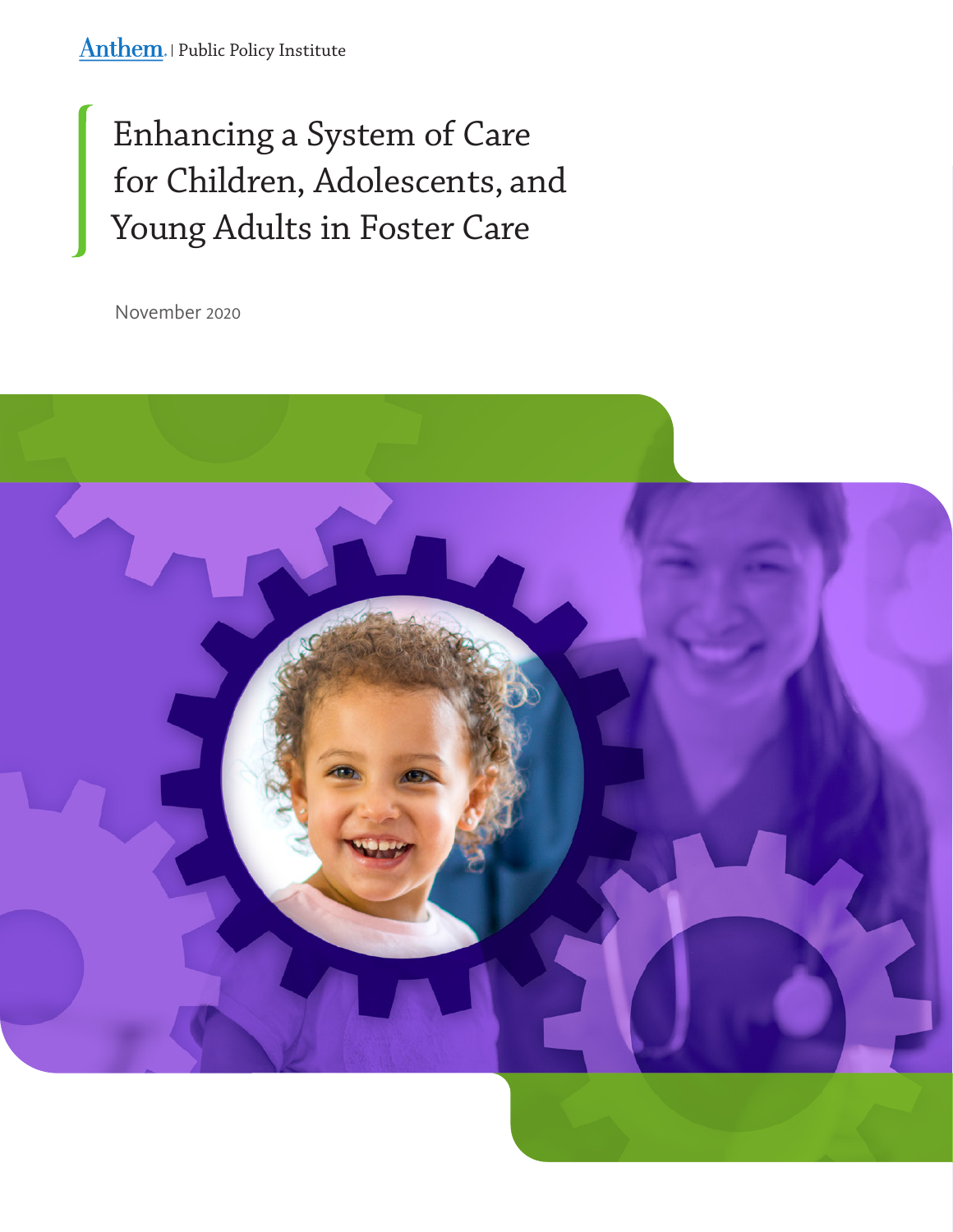### KEY HIGHLIGHTS

• Many children in foster care experience significant trauma and other health, social, and environmental factors that impact their wellbeing. Additionally, children and their caregivers must navigate a fragmented set of health and child welfare agencies.

• Medicaid managed care organizations (MCOs) implement a trauma-informed, person-centered approach for children in foster care that improves collaboration across agencies, enhances permanency and stability, and integrates critical services and supports.

• Medicaid MCOs can help states achieve their mission of improving health outcomes and quality of life for children in foster care.



#### **Contents**

| Overview                                  |  |
|-------------------------------------------|--|
| Medicaid's Critical Role                  |  |
| Managed Care Enhances the Delivery System |  |
| Conclusion                                |  |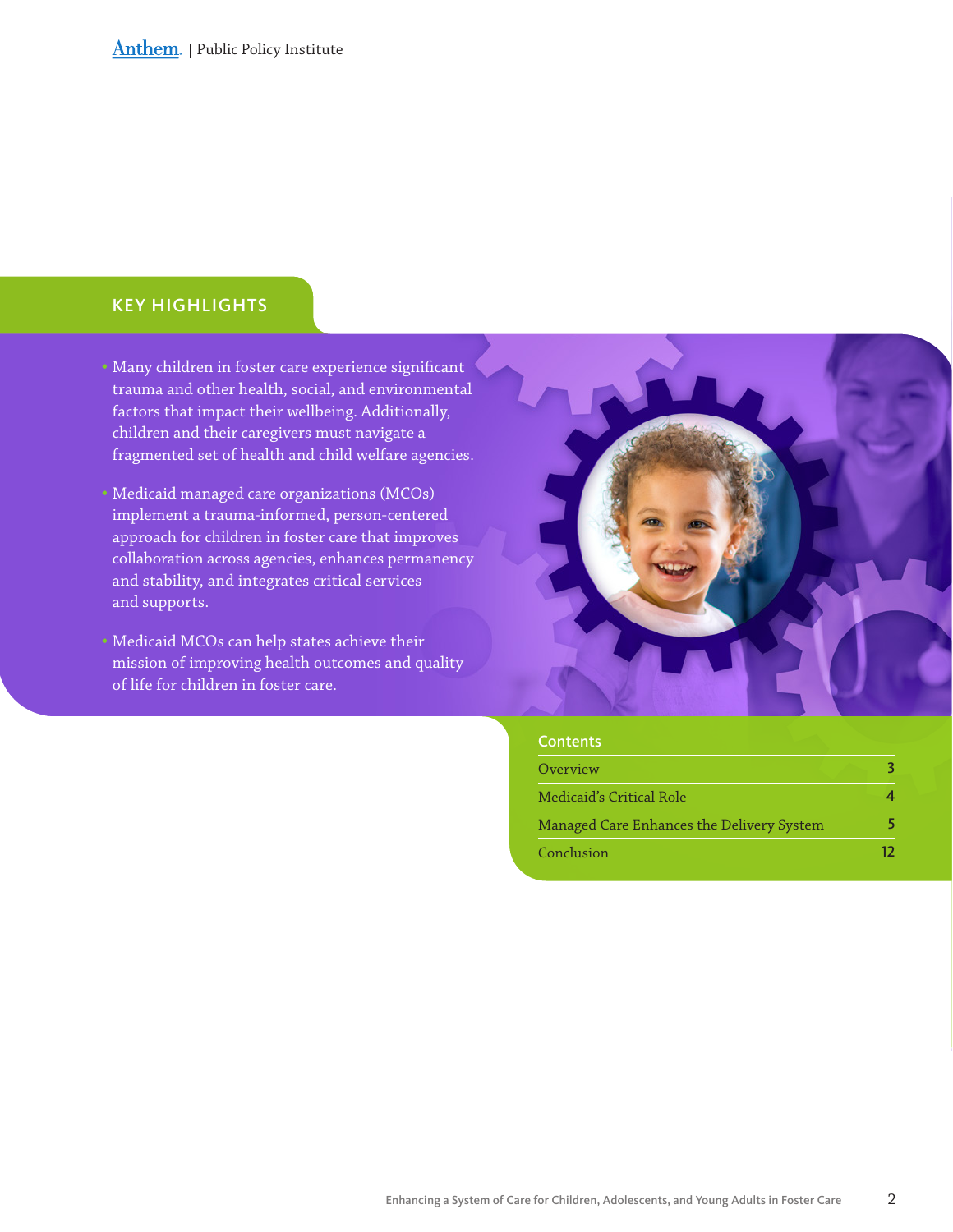<span id="page-2-0"></span>

Providing children in foster care with needed services is crucial for their long-term success.

## Overview

Many children in foster care experience significant trauma and face other social and environmental factors that impact their long-term health and wellbeing.

Children, adolescents, and young adults in foster care or adoption assistance (collectively referred to throughout this paper as children in foster care) often have extensive physical health needs, mental health conditions or substance use disorders (MH/SUD), or intellectual and/or developmental disabilities. They also experience unique social challenges that result from their lack of environmental stability due to removal from their family and multiple foster placements.

Children who enter foster care oftentimes come from environments exposing them to violence and poverty and they may have experienced abuse and neglect.<sup>1</sup> Furthermore, children removed from their homes typically experience feelings of anger, guilt, rejection, shame and abandonment—all of which contribute to psychological difficulties that influence health, safety, permanency, and wellbeing.<sup>2</sup>

Findings from the landmark Adverse Childhood Experiences Study one of the largest studies to link childhood maltreatment and long-term outcomes—suggest certain experiences in childhood can be significant risk factors for the leading causes of illness and death later in life.<sup>3,4</sup>

### **Childhood maltreatment can increase health risks** in areas such as:<sup>5</sup>



- Severe Obesity**:** 1.6x increase
- Illicit Drug Use: 4.7x increase
- Heart Disease**:** 2.2x increase
- Alcoholism: 7.4x increase
- Depression**:** 4.6x increase
- Attempted Suicide: 12.2x increase

Providing children in foster care with needed services and supports during childhood is crucial for their safety, permanency, and long-term wellbeing. Making sure professionals who understand trauma adequately assess, diagnose, and treat the needs of children in foster care will help address acute health conditions and set up these children for a successful adulthood. Medicaid managed care organizations (MCOs) offer a whole person approach for states seeking to achieve positive outcomes for children in foster care.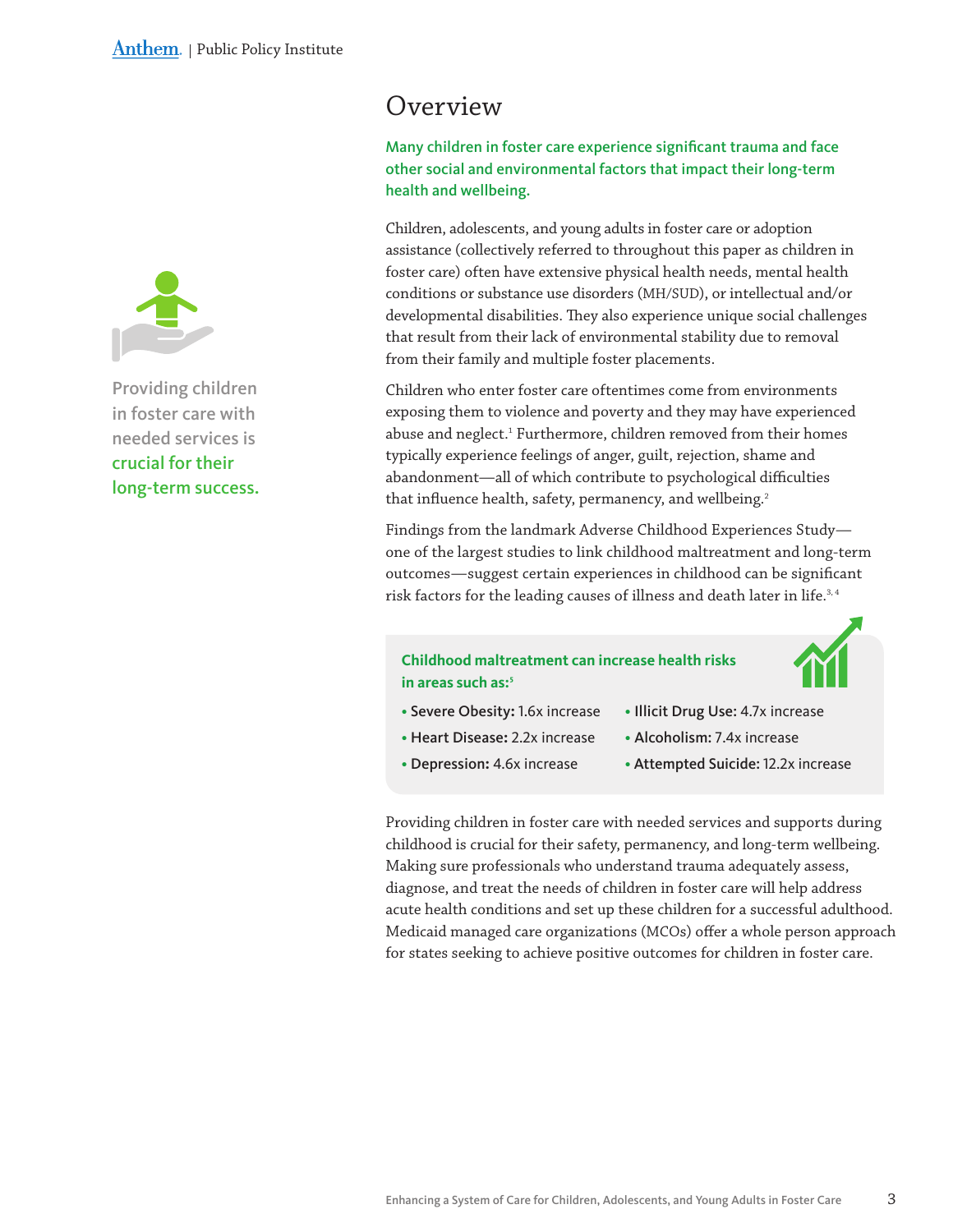

More than 54 percent of children in foster care have a mental health condition.

# <span id="page-3-0"></span>Medicaid Plays a Critical Role

Children in foster care engage with numerous agencies to access services and supports—such as child welfare, education, housing, transportation, and juvenile justice services. Medicaid is also an important partner in serving these children.

Of the nearly 700,000 children who were served by the foster care system in 2019, almost all of them were eligible for Medicaid benefits through mandatory eligibility pathways.<sup>6,7</sup> Although children may transition in and out of foster care and other parts of the child welfare system, they typically remain enrolled in the Medicaid program due to low family incomes.

Children in foster care represent a small percentage of Medicaid beneficiaries.8 However, the chronic and often complex interactions of co-occurring physical health and MH/SUD conditions can have a significant impact on the health, wellbeing, and quality of life for many of these children.

Research has found that 35 to 60 percent of children in foster care have acute or chronic physical conditions—such as neurological problems, hearing loss, vision loss, obesity, asthma, growth failure, and sexually transmitted diseases.9 Between 30 and 60 percent of children in foster care experience intellectual, developmental, and physical disabilities.10 Additionally, an evaluation of children formerly in foster care found that more than 54 percent had at least one mental health condition; nearly a quarter had post-traumatic stress disorder.<sup>11</sup>

Each state determines how children in their foster care system receive services, either through the unmanaged Medicaid fee-for-service (FFS) system or via comprehensive Medicaid MCOs. However, given the multifaceted needs of children in foster care and their engagement with various parts of the system of care, the importance of collaboration and coordination across providers and agencies is paramount. If children's healthcare and social supports needs are not appropriately and effectively addressed, they may experience further trauma, which exacerbates acute problems and often extends into adulthood.<sup>12</sup>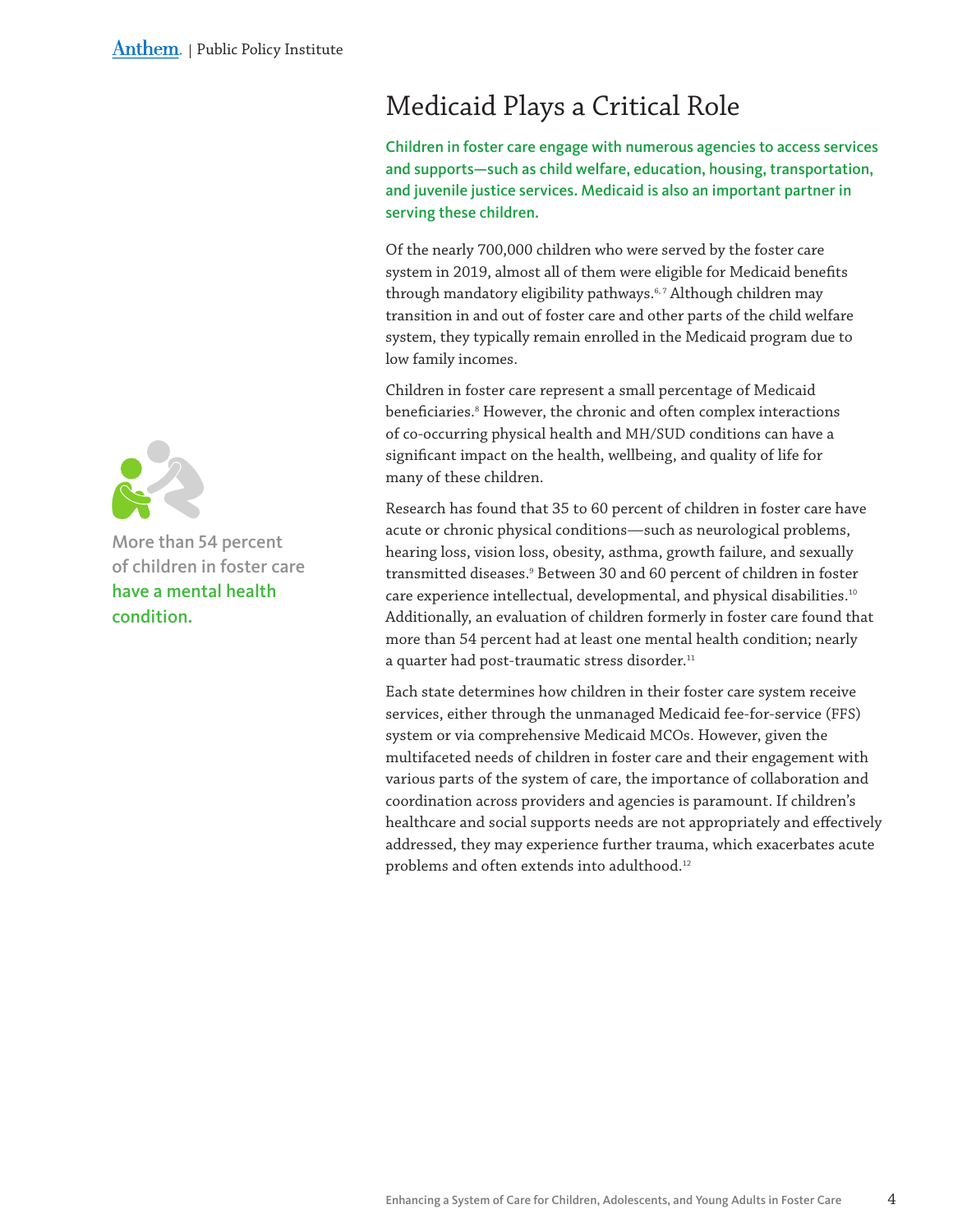

MCOs are a one-stop resource for coordinating all healthcare services and social supports.

# <span id="page-4-0"></span>Managed Care Enhances the Delivery System

Too often, children in foster care experience fragmented delivery of services and supports. An integrated approach, in partnership with a comprehensive Medicaid MCO, can improve quality and outcomes for children by enhancing access to a coordinated system of care.

#### **Comprehensive Services and Supports that Address Each Child's Needs**

Reducing fragmentation and uncoordinated care should be a key goal of delivering comprehensive services and social supports to children in foster care. Service providers, care managers, and caseworkers often do not know about other agencies' benefit programs for which children in foster care are eligible.<sup>13</sup> Additionally, often because foster parents are not supported, children may be forced to move or relocate. These children may experience disruption or lack of continuity of care due to inconsistent exchange of clinically important information between providers. A comprehensive managed care program facilitates access to and coordinates needed services in numerous ways.

#### **Enhanced care coordination**

Medicaid MCOs seamlessly link children in foster care to the healthcare services and social supports that meet their needs and improve their health outcomes. MCOs are a one-stop resource for managing and coordinating all service and social supports needs, directing traumainformed person-centered planning, and tailoring care plans based on a child's specific needs. This approach provides children with consistency and continuity of care, helping to decrease placement disruption. When a child moves from one foster family to another, the MCO can share important information with new providers in a timely fashion.

Additionally, MCOs play a key role making sure children continue to receive services as they move from one placement to another (e.g., transfer from a residential treatment facility to the community, transition from the juvenile justice system to the community, transition from an inpatient hospital setting back to the community).

#### **Anthem's affiliated health plan in Indiana**

#### **Dedicated care coordination**

The plan offers the Fostering Connections Program—a dedicated care management team for children in foster care. These care managers use all available assessment information to stratify members, coordinate referrals, and assist children and foster parents with timely access to providers.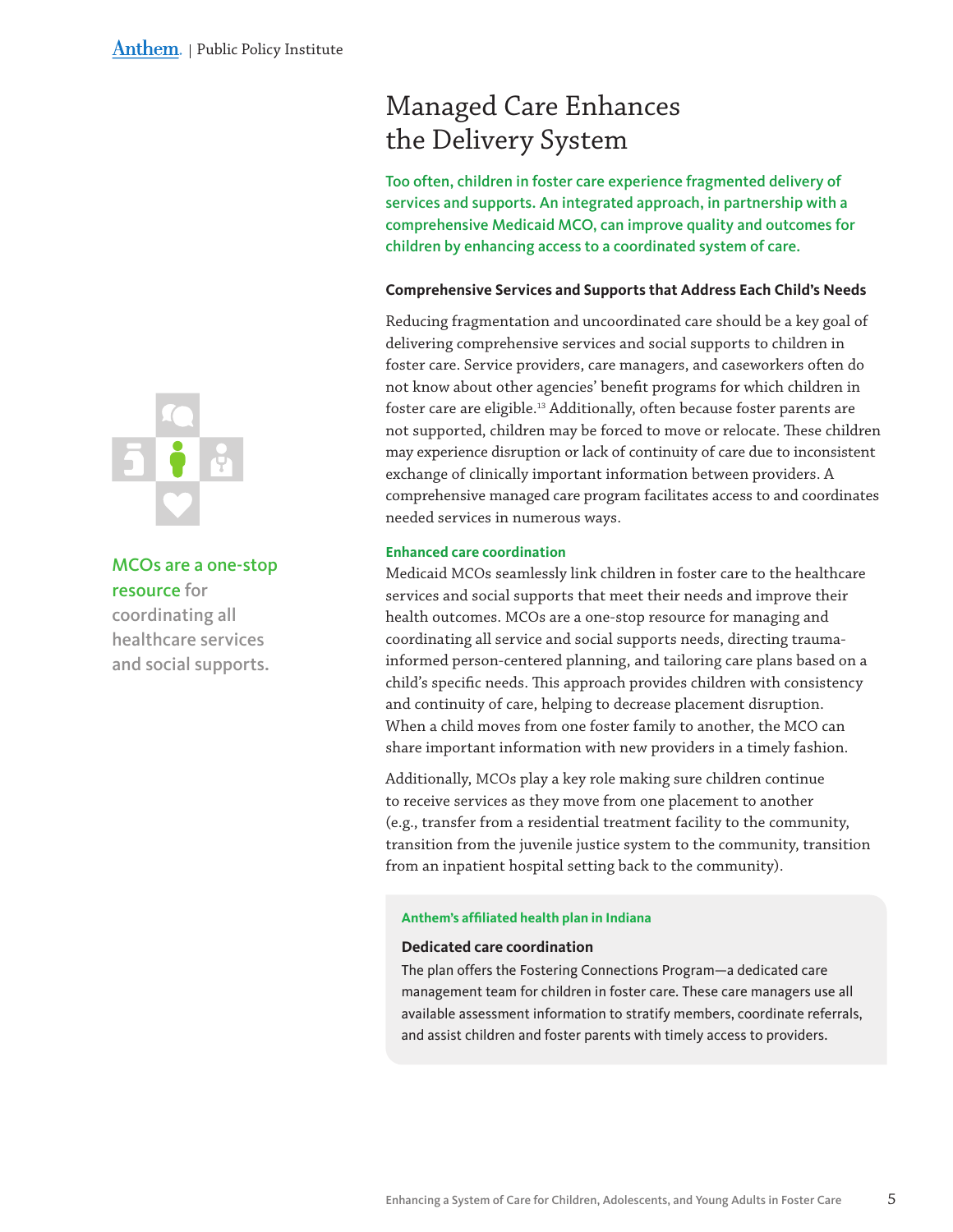An MCO's approach to comprehensive service coordination can also more quickly link children to the services they need. For instance, states require that medical, dental and vision exams occur soon after placement. MCOs can be valuable in facilitating these prompt assessments and ensuring completion of any needed follow-up care.

#### **Trauma-informed care**

A trauma-informed system of care is crucial to improving the health, safety, permanency, and wellbeing of children in foster care. Yet, traditional Medicaid FFS seldom provides the level of care management intensity and cross-agency collaboration (e.g., juvenile justice, education, MH/SUD, child welfare) that produce good experiences and outcomes for children in foster care. Medicaid MCOs employ care coordinators and partner with providers that have specialized training and expertise in trauma-informed care to ensure the unique needs of children in foster care are met. This specialization enables the MCO care coordinators, in partnership with the child welfare agency case workers, to identify the most appropriate—not just readily available—services each child needs to help ensure their safety, permanency, and wellbeing.

#### **Cultural competency**

Care coordinators should reflect the diversity of the children and their communities and understand the cultural characteristics of the child's birth family.14 MCOs are also increasingly adept at matching children with providers who share their culture, ethnicity, and/or native language. This helps improve doctor-patient communication, increase the comfort of the child, and engage the children and their caregivers to take active roles in their health and wellness. For example, Anthem's affiliated health plan in Georgia—which serves as the single statewide MCO serving children in foster care—tracks the cultural and linguistic needs of children to ensure they are paired with culturally and linguistically appropriate services.

#### **Caregiver support**

Supporting the foster families who serve as the primary caregivers of each child in foster care is also critical. Foster parents provide a safe and comfortable environment for the child, support the child's emotional and physical wellbeing, and help them navigate the complicated delivery system. Additionally, foster parents often have the same life demands and stressors as everyone else.

An effective managed care model supports these caregivers through efforts such as providing respite support, organizing and facilitating caregiver support groups, and connecting caregivers to available community resources.

#### **Anthem's affiliated health plan in Georgia**

#### **Easing stress with respite benefits for caregivers**

The plan provides respite benefits for caregivers to help alleviate the high risk of emotional or physical stress or to offer temporary assistance to those unable to provide care due to illness or family emergency.<sup>15</sup>



MCOs organize respite, support groups, and connections to community resources for caregivers.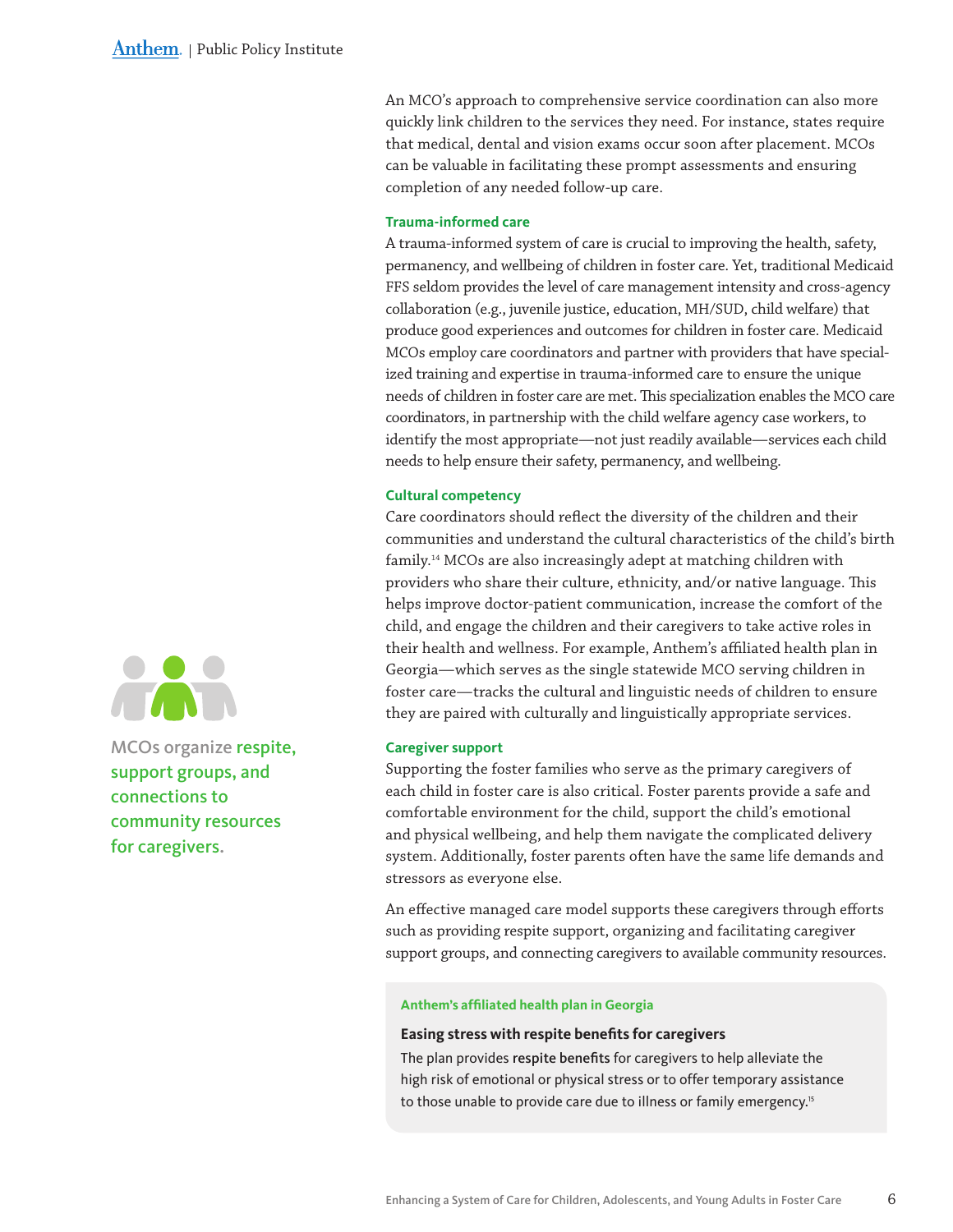

MCOs improve communication and collaboration across agencies to reduce fragmentation.

#### **Improved Collaboration and Communication Across Agencies**

Medicaid MCOs are critical partners to the child welfare agency in the coordination of services and social supports for children in foster care. Medicaid MCOs are motivated to work with the child welfare agency, as well as the other agencies involved in the children's lives, to jointly develop the most effective and comprehensive system of care. In doing so, the MCO offers the following advantages.

#### **Single point of accountability**

When there is a clear, single point of accountability, children are more likely to have positive outcomes, such as safety, permanency, and overall wellbeing. In an integrated system of care, the Medicaid MCO serves as a single point of accountability for the child's full experience—whether with healthcare, child welfare, education, housing or career preparation for transition-age youth, or other social services and supports.

In contrast, in a FFS setting, there is no single individual or agency accountable for the continuum of services and social supports. Further, providers in a FFS system are less likely to be aware of or engage with the myriad agencies involved in a child's life, exacerbating the effects of poor cross-agency coordination and data sharing. An MCO is consistently involved and is accountable whenever a child in foster care changes placement—especially when a state elects a single, statewide MCO.

#### **Engagement with state agency partners**

MCOs can also facilitate communication and collaboration across state agencies. In turn, better collaboration improves service coordination across supportive and affordable housing, education, employment, the juvenile justice system, and other services that help a child achieve safety and wellbeing—including as they transition out of foster care.

This level of coordination is particularly crucial as youth prepare to exit the foster care system but still require support to begin employment, post-secondary education, or community living.

#### **Anthem's affiliated health plan in Georgia**

#### **Bridging the gap between state and community agencies**

The plan facilitates ongoing meetings with state and community agencies that serve children in foster care to ensure all responsible entities are sharing important information with each other.<sup>16</sup>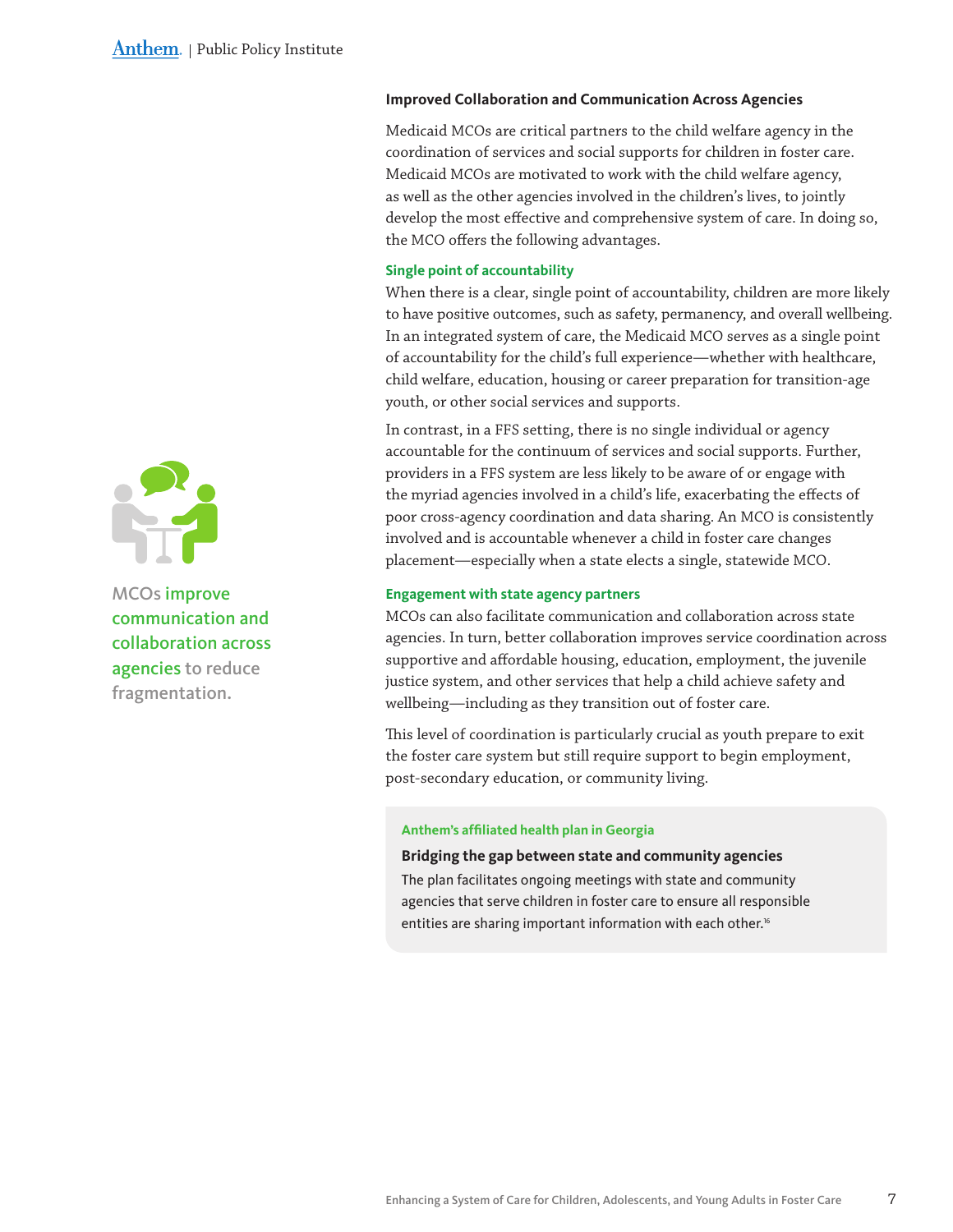#### **Co-location of staff**

Medicaid MCOs may co-locate clinical and administrative support staff in key settings such as high-volume offices of the state's child welfare agency or large group homes. Similarly, dedicated clinical discharge planning staff can be placed in psychiatric residential treatment facilities (PRTFs). These types of arrangements enhance collaboration and coordination, ease transitions in care, and increase the health plan's understanding of the needs of the state's child welfare partners.

#### **Outreach and training**

MCOs can facilitate training opportunities for multiple state agencies (e.g., child welfare, juvenile justice, community health and education) that ultimately improves care for children.

#### **Anthem's affiliated health plan in Georgia**

#### **Creating training and education opportunities**

The plan partners with the state Department of Juvenile Justice (DJJ) and the Division of Child and Family Services (DFCS) to create training materials and educate their placement staff on how to request and use trauma assessments for children enrolling in the plan.<sup>17</sup>

The plan also provides education for law enforcement regarding crisis intervention techniques when a child is having a behavioral health crisis and how to address challenges that arise when called to intervene in child's living situation.<sup>18</sup>



MCOs share data to help stakeholders identify issues and find opportunities to improve care.

#### **Data and information sharing**

Medicaid MCOs have the resources, expertise, and relationships to serve as a resource hub for stakeholders. MCOs analyze data and generate reports that can be shared, consistent with privacy rules and protections, across state agencies to keep stakeholders informed and to identify issues and opportunities for improving the delivery of health services and social supports. Given that the child welfare system includes numerous funding streams—such as Medicaid, mental health block grants, and child welfare funding—MCOs can also apply their expertise with public health program financing to work with the state to align financing streams to ensure the appropriate resources are available as needed.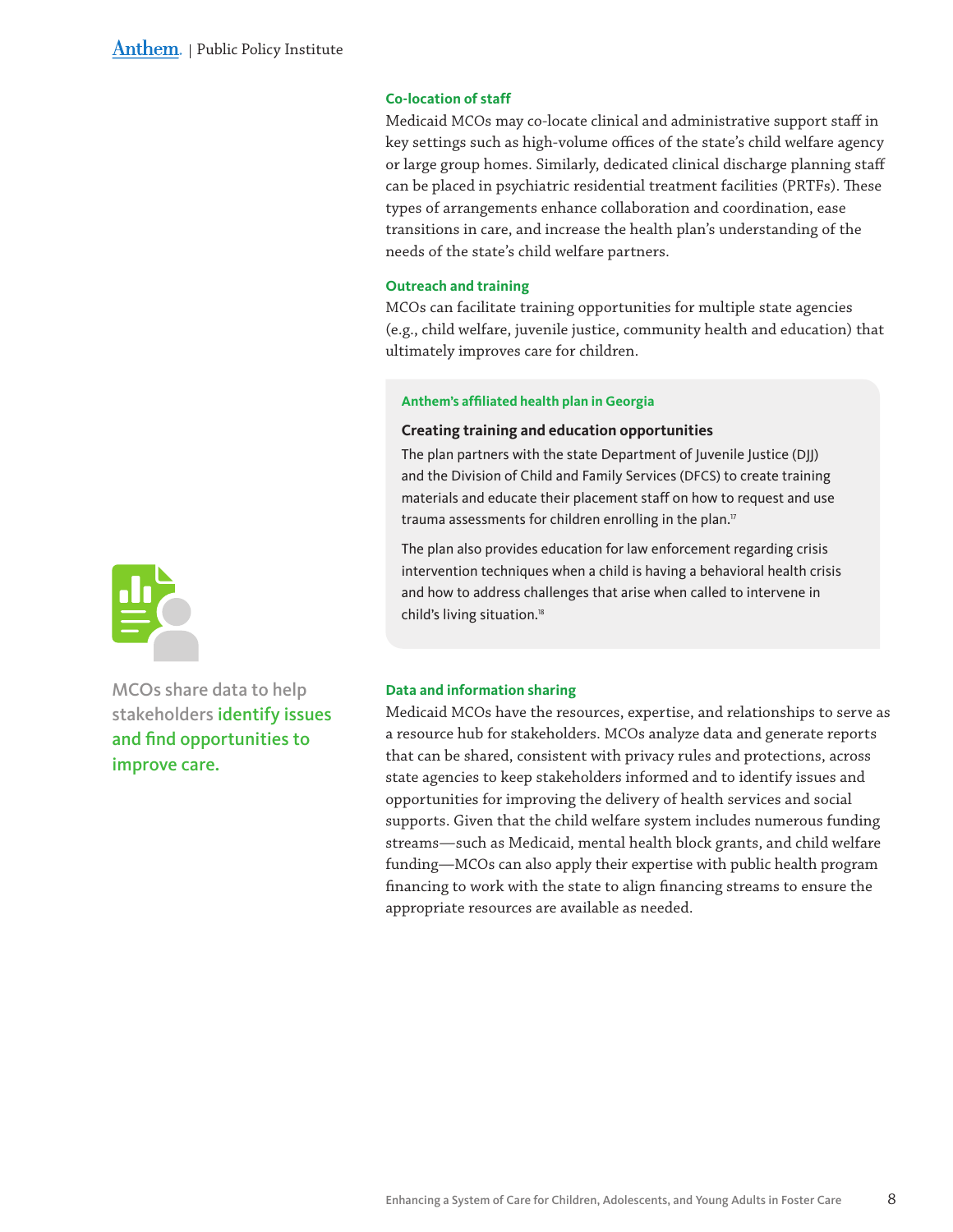

MCOs effectively integrate physical health and MH/SUD services to address critical gaps in care.

#### **Integrated Physical Health and MH/SUD Services and Supports**

Many children in foster care experience MH/SUD conditions, often co-occurring with physical health conditions. Medicaid MCOs integrate these benefits through several key pathways.

#### **Whole person care**

There is limited capacity and few structures in place in Medicaid FFS to effectively integrate and manage physical health and MH/SUD services. The absence of a coordinated approach to service delivery in Medicaid FFS can often cause critical gaps in care.<sup>19</sup> Managed care focuses on the integration of physical health and MH/SUD needs by coordinating services and social supports that meet the child's needs in a comprehensive manner. This could include, for example, co-locating MH/SUD therapists in primary care settings. Or it might include programs specifically designed for children with complex healthcare needs. For instance, Anthem's affiliated health plan in Georgia incorporates a comprehensive care coordination team comprised of specially trained and educated staff, telemedicine, and peer navigators, among other supports.<sup>20</sup>

#### **Medication management**

One of the most critical challenges in serving children in foster care is oversight of psychotropic medications used to address MH/SUD conditions.<sup>21</sup> Research shows that children in foster care enrolled in Medicaid use psychotropic medications at a much higher rate than do other children enrolled in Medicaid.<sup>22</sup> Also, children in foster care who live in group homes or residential treatment centers use these medications at a rate nearly four times greater than children in foster care who live in non-relative foster homes or formal kin care settings.<sup>23</sup>

Better management and coordination of medications brings immediate value to the child and to the state through improved quality of life. MCOs can be innovative partners in improving use of these medications.

#### **Anthem's affiliated health plan in Georgia**

#### **Working with providers to reduce psychotropic medication use**

The plan collaborates with providers through its psychotropic medication management program to change prescribing practices, improve decision-making, and reduce potentially inappropriate medication use.<sup>24</sup>

Through this program, overall use of psychotropic medications declined by 3 percent from 2014 through 2017, and use of antipsychotics in particular declined by 8 percent.<sup>25</sup>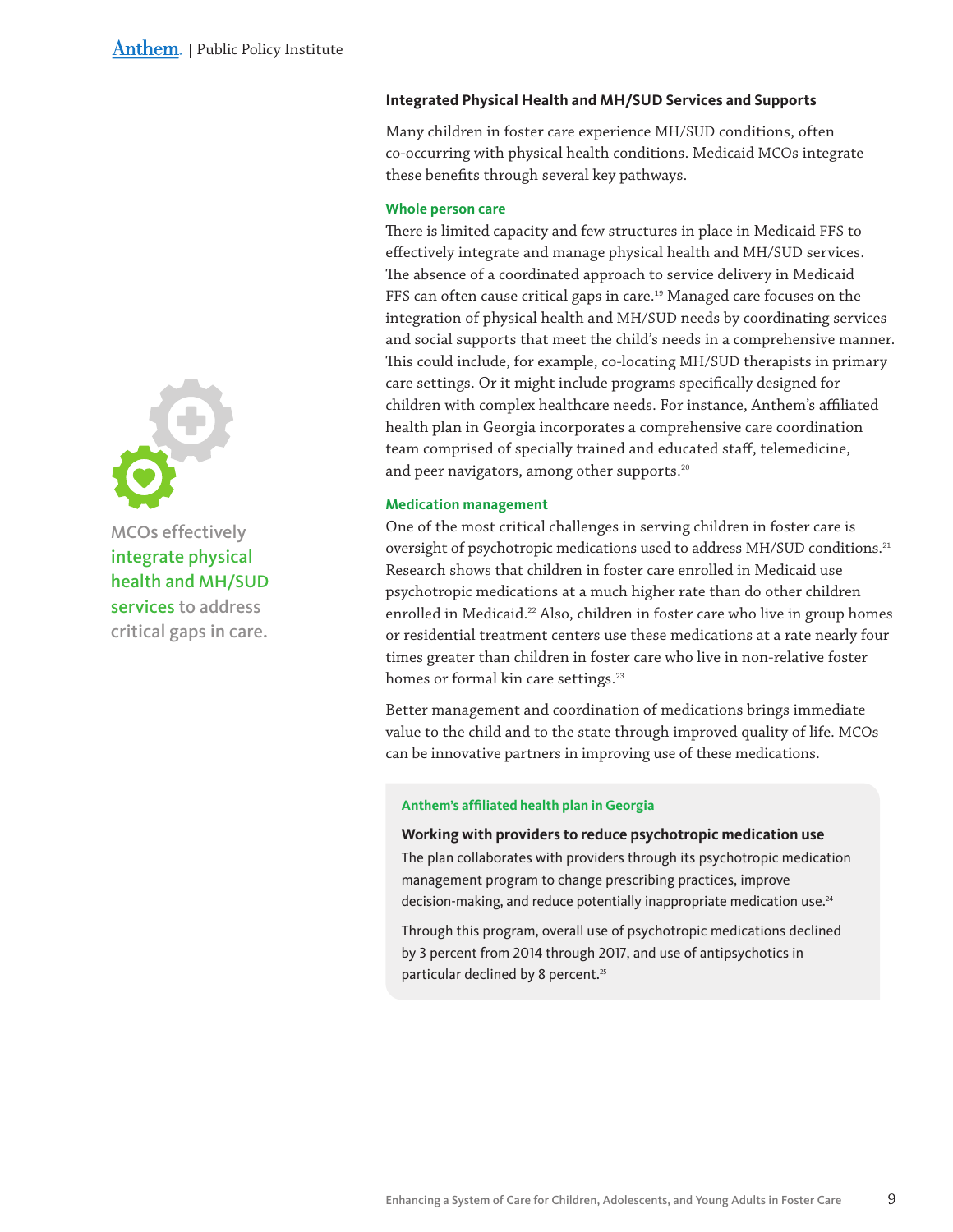Importantly, MCOs take a whole person view when it comes to assessing a child's medication needs. Careful consideration is given to the most effective evidence-based treatment regimen, with preference for non-pharmacological services as the first option. Effective management and coordination of medications requires that critical services and social supports remain in place—or are added—to help the individual avoid a crisis. The MCO works closely and collaboratively with the child welfare case manager, MH/SUD provider, and foster or adoptive parents to develop crisis plans that specify the services and supports available to the child that can be accessed before reaching a critical crisis point and fill any potential gaps.

#### **Enhanced Permanency and Stability for Children**

Permanency and stability are essential when supporting children in foster care. Frequent changes in placements and caregivers cause instability in children's lives and further exacerbate the fragmentation of health and social services and supports.<sup>26</sup> Additionally, this often leads to feelings of shame and guilt within children—that they are unwanted, unloved, and are responsible for being removed their birth family. Medicaid MCOs establish continuity and stability for children in foster in several ways.

#### **Permanency plans**

A permanency plan is required for children in foster care and includes the child's permanency goals as well as the tasks and responsibilities of the people involved—all oriented toward maintaining a child with their birth family or with another permanent family.<sup>27</sup> MCOs participate in the development of permanency plans, which the child welfare agency creates, to ensure the child has all of the health and social supports needed to gain permanency and stability in the community. MCO participation in permanency planning, as well as other planning processes, helps bolster the system of care for children in foster care and ensures the service plan reflects the needs of the child and foster family.

#### **Anthem's affiliated health plan in Indiana**

#### **Partnering with community organizations**

The plan partnered with a community organization to develop the first mobile crisis unit for children in foster care. As a single point of entry, the program assures children receive crisis services in the most appropriate setting—supporting families and caregivers, helping children remain in the community whenever possible, and improving foster placement stability.



MCOs help children successfully transition from foster care and achieve permanency.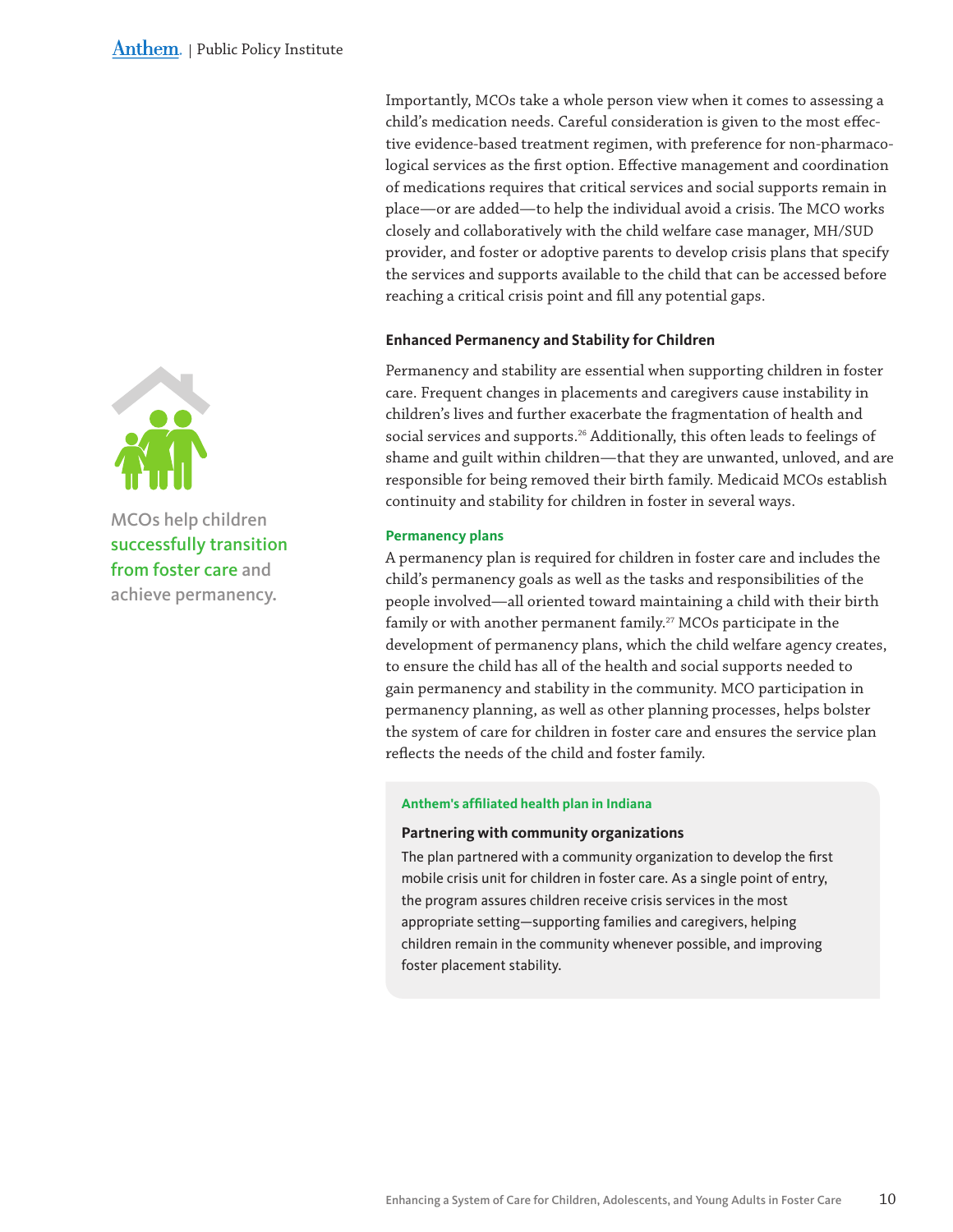#### **Transition planning and support**

Transition planning is critical due to the potential trauma and service disruptions children can experience. Without a comprehensive and coordinated transition plan for services and social supports, youth aging out of the foster care system "fall off the cliff" and often end up homeless, in jail, or experiencing other poor outcomes.<sup>28</sup>

MCOs can help transition-age youth as they move into Medicaid coverage as an adult.<sup>29</sup> For instance, MCO care coordinators can assist with the enrollment process to ensure there are no interruptions in their health coverage. MCOs can also cultivate a variety of opportunities that help children in foster care transition successfully out of the child welfare program and achieve permanency.

The MCO can provide training and interventions that focus on transitions to ensure continuity of care and minimize the trauma for the child. Well in advance of the transition to adulthood, care coordinators with Anthem's affiliated plans assess the services and supports that will best position the child for successful transition, identify potential care gaps that may result from the transition and solutions to avoid them, and facilitate any provider changes as needed.

#### **Family and caregiver training**

Child welfare agencies have the responsibility to train foster families and others (e.g., emergency responders, social workers). However, the MCO also can provide intensive training and technical assistance regarding issues such as the effects of trauma, safety, and crisis planning. Training can prepare the family to assist with the child's health needs (e.g., MH/SUD conditions, trauma-responsive care) and can offer them techniques for addressing challenging behaviors that the child may demonstrate. This can improve the likelihood that a child remains stable at home and does not cycle in and out of institutional service settings, or move in and out of different foster homes.

MCOs can also offer this level of training to adoptive families or the biological family, if there is an option of the child returning to the home. This training helps families maintain an environment of consistency and stability for the child and helps the child achieve permanency as they transition home, reducing their risk of returning to the foster care system.

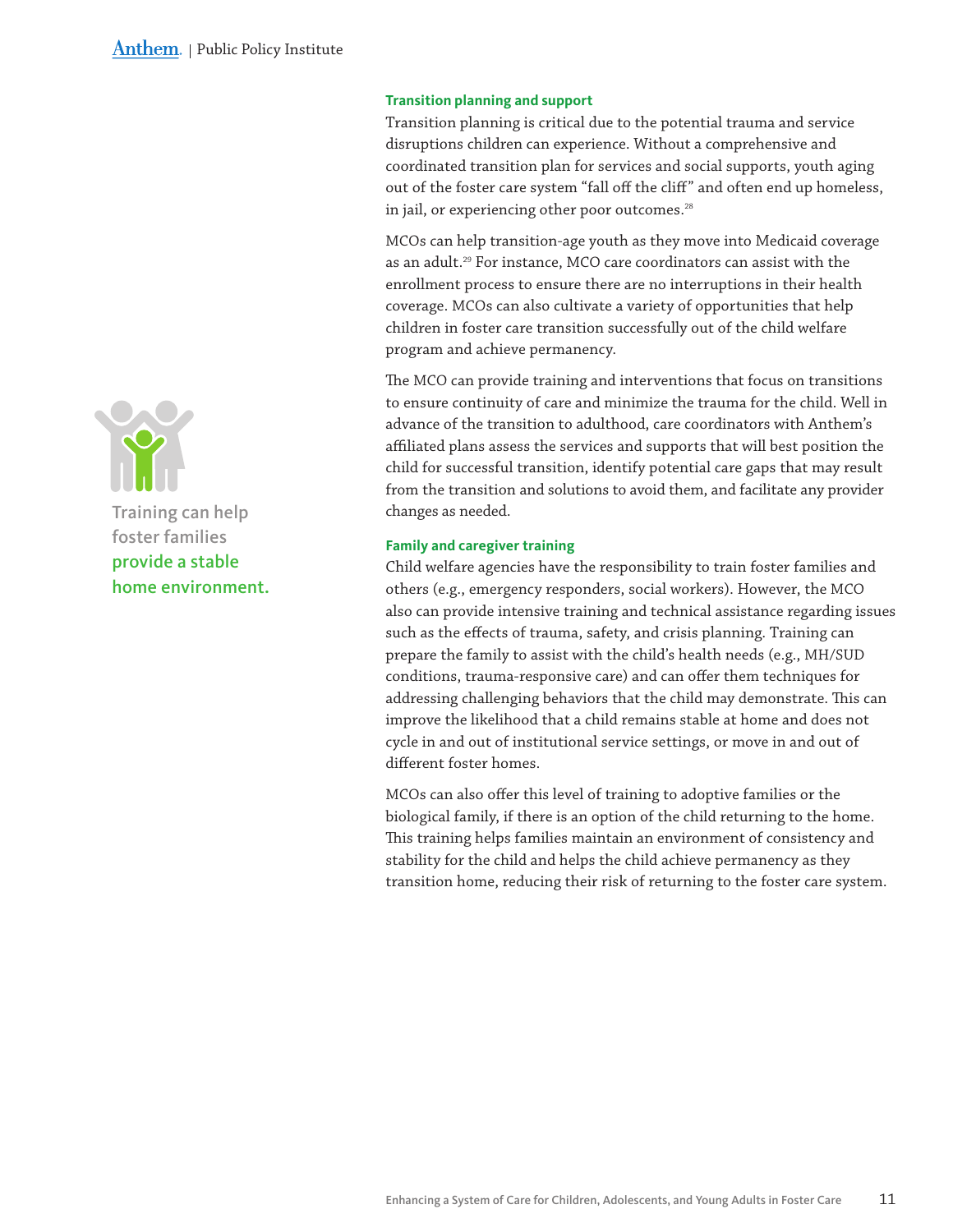<span id="page-11-0"></span>

MCOs help states improve health outcomes and quality of life for children in foster care.

# Conclusion

As states look to strengthen care and delivery for children in foster care, an integrated approach using Medicaid MCOs can enhance access to a comprehensive system of care.

Medicaid MCOs implement trauma-informed care coordination and person-centered planning—taking into account each child's unique circumstances and needs in support of permanency plans, transition planning, and whole person care. MCOs also help improve collaboration and communication across agencies to reduce fragmentation and ensure children in foster care access the services and supports they need.

These efforts, along with other aspects of a comprehensive managed care approach, help states achieve their mission of improving health outcomes and quality of life for children in foster care now and into the future.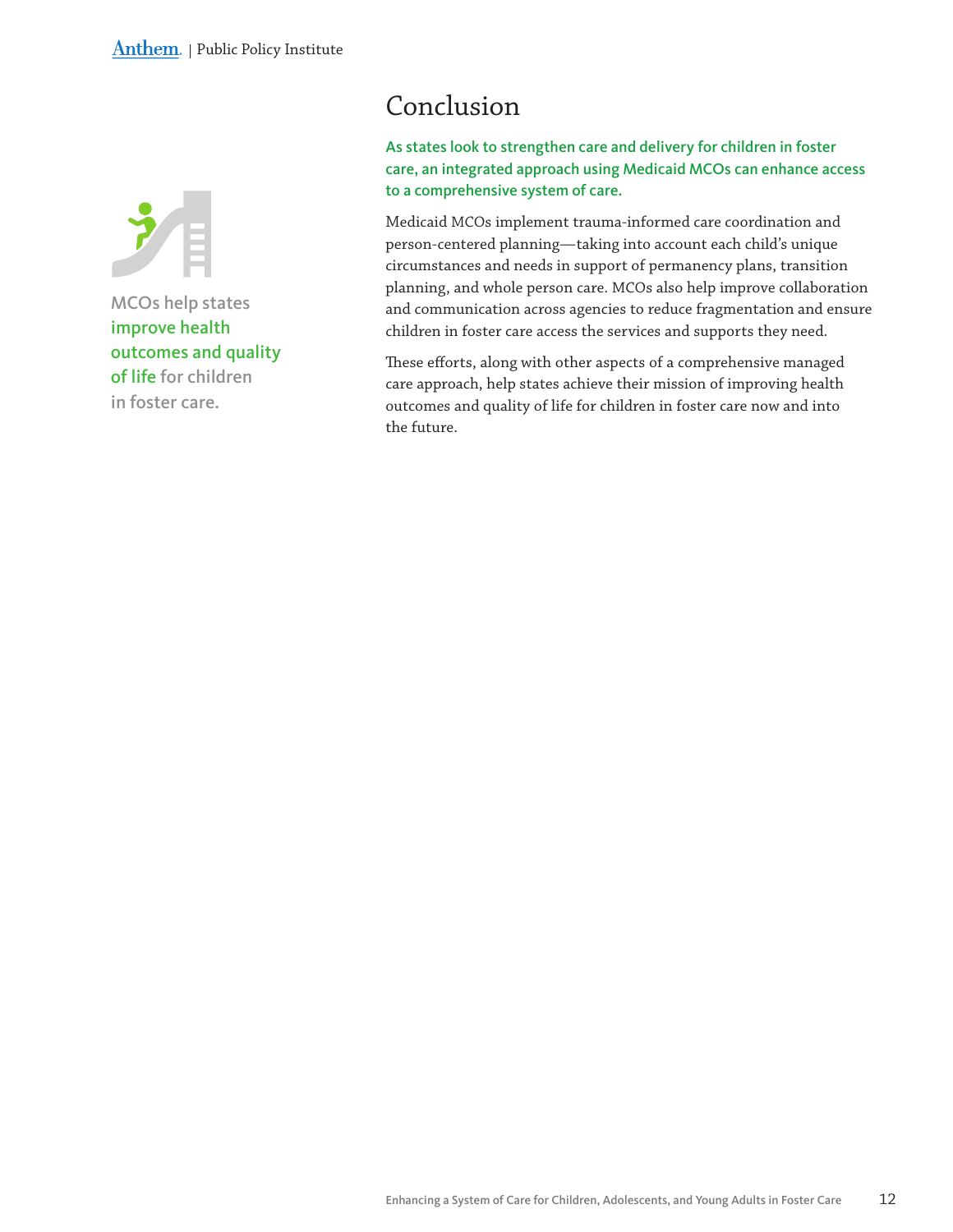## Endnotes

<sup>1</sup> Leslie, L., et al. (2005, April). Addressing the Developmental and Mental Health Needs of Young Children in Foster Care. *J Dev Behav Pediatr 26*(2), 140-151. Retrieved December 1, 2019, from [http://www.ncbi.nlm.nih.gov/pmc/](http://www.ncbi.nlm.nih.gov/pmc/articles/PMC1519416/pdf/nihms11141.pdf) [articles/PMC](http://www.ncbi.nlm.nih.gov/pmc/articles/PMC1519416/pdf/nihms11141.pdf)1519416/pdf/nihms11141.pdf.

- <sup>2</sup> Ibid.
- <sup>3</sup> Centers for Disease Control and Prevention. (2014, May 13). The Adverse Childhood Experiences Study. Retrieved December 1, 2019, from <http://www.cdc.gov/violenceprevention/acestudy/>.
- <sup>4</sup> Felitti, V.J., et al. (1998, May 1). Relationship of Childhood Abuse and Household Dysfunction to Many of the Leading Causes of Death in Adults: The Adverse childhood Experiences (ACE) Study. *American Journal of Preventive Medicine 14*(4), 245-258. Retrieved November 4, 2020, from [https://www.ajpmonline.org/article/S](https://www.ajpmonline.org/article/S0749-3797(98)00017-8/abstract)0749-3797(98)00017-8/ [abstract](https://www.ajpmonline.org/article/S0749-3797(98)00017-8/abstract). Data reflects the increased risk of adverse health outcomes among individuals who experienced 4 or more adverse childhood exposures, compared to those who experiences no adverse childhood exposures.
- $^5$  Centers for Disease Control and Prevention. (2014, January 14). Consequences: Child Maltreatment. Retrieved December 1, 2019, from [https://vetoviolence.cdc.gov/consequences-child-maltreatment.](https://vetoviolence.cdc.gov/consequences-child-maltreatment)
- <sup>6</sup> Children's Bureau, Administration on Children and Families. (2020, June). The AFCARS Report: Preliminary FY 2019 Estimates as of June 23, 2020 – No. 7. U.S. Department of Health and Human Services. Retrieved August 28, 2020, from [https://www.acf.hhs.gov/sites/default/files/cb/afcarsreport](https://www.acf.hhs.gov/sites/default/files/cb/afcarsreport27.pdf)27.pdf.
- <sup>7</sup> Congressional Research Service. (2018, October 26). Medicaid Coverage for Former Foster Youth Up to Age 26. In Focus. Retrieved August 28, 2020, from [https://fas.org/sgp/crs/misc/IF](https://fas.org/sgp/crs/misc/IF11010.pdf)11010.pdf.
- <sup>8</sup> Children's Defense Fund. (n.d.). Medicaid Matters for Children in Foster Care. Retrieved December 2, 2019, from [https://www.childrensdefense.org/wp-content/uploads/](https://www.childrensdefense.org/wp-content/uploads/2018/06/child-welfare-and-medicaid.pdf)2018/06/child-welfare-and-medicaid.pdf. In 2015, roughly 1 million children in Medicaid received coverage due to their involvement in the child welfare system.
- <sup>9</sup> Stoltzfus, E., et al. (2014, November 19). Child Welfare: Health Care Needs of Children in Foster Care and Related Federal Issues. Congressional Research Service, CRS Report R42378. Retrieved December 1, 2019, from [https://www.fas.org/sgp/crs/misc/R](https://www.fas.org/sgp/crs/misc/R42378.pdf)42378.pdf.
- <sup>10</sup> United Cerebral Palsy and Children's Rights. (2006). Forgotten Children: A Case for Action for Children and Youth with Disabilities in Foster Care. Retrieved December 1, 2019, from [http://www.childrensrights.org/wp-content/](http://www.childrensrights.org/wp-content/uploads/2008/06/forgotten_children_children_with_disabilities_in_foster_care_2006.pdf) uploads/2008/06[/forgotten\\_children\\_children\\_with\\_disabilities\\_in\\_foster\\_care\\_](http://www.childrensrights.org/wp-content/uploads/2008/06/forgotten_children_children_with_disabilities_in_foster_care_2006.pdf)2006.pdf.
- <sup>11</sup> Stoltzfus, E., et al. (2014, November 19).
- $12$  Fang, X., et al. (2012). The Economic Burden of Child Maltreatment in the United States and Implications for Prevention. *Child Abuse and Neglect 36*(2), 156-165. Retrieved December 1, 2019, from [http://linkinghub.elsevier.](http://linkinghub.elsevier.com/retrieve/pii/S0145213411003140?via=sd&cc=y) [com/retrieve/pii/S](http://linkinghub.elsevier.com/retrieve/pii/S0145213411003140?via=sd&cc=y)0145213411003140?via=sd&cc=y. For instance, although not limited to children in foster care, the average additional lifetime costs associated with nonfatal childhood maltreatment is roughly \$210,000 per child—which reflects health and child welfare spending, criminal justice and special education costs, as well as loss of productivity.
- <sup>13</sup> Allen, K. & Hendricks, T. (2013, March). Medicaid and Children in Foster Care. Center for Health Care Strategies. Retrieved December 1, 2019, from [https://www.chcs.org/resource/medicaid-and-children-in-foster-care/.](https://www.chcs.org/resource/medicaid-and-children-in-foster-care/)
- <sup>14</sup> Program information from the Anthem's affiliated health plan in Georgia.
- $15$  Ibid.
- <sup>16</sup> Ibid.
- <sup>17</sup> Ibid.
- 
- $18$  Ibid.
- <sup>19</sup> Allen, K. & Hendricks, T. (2013, March).
- <sup>20</sup> Program information from Anthem's affiliated health plan in Georgia.
- <sup>21</sup> Allen, K. & Hendricks, T. (2013, March).
- <sup>22</sup> Medicaid and CHIP Payment and Access Commission. (2015.) Use of Psychotropic Medications Among Medicaid Beneficiaries. Chapter 5 in Report to Congress on Medicaid and CHIP. Retrieved May 1, 2020, from [https://www.](https://www.macpac.gov/wp-content/uploads/2015/06/Use-of-Psychotropic-Medications-among-Medicaid-Beneficiaries.pdf) macpac.gov/wp-content/uploads/2015/06[/Use-of-Psychotropic-Medications-among-Medicaid-Beneficiaries.pdf.](https://www.macpac.gov/wp-content/uploads/2015/06/Use-of-Psychotropic-Medications-among-Medicaid-Beneficiaries.pdf)
- <sup>23</sup> Lord, S. (2014, May 29). Foster Children: HHS Could Provide Additional Guidance to States Regarding Psychotropic Medications. Government Accountability Office Testimony Before the Subcommittee on Human Resources, Committee on Ways and Means, House of Representatives. Retrieved December 1, 2019, from [https://www.gao.gov/assets/](https://www.gao.gov/assets/670/663661.pdf)670/663661.pdf.
- <sup>24</sup> Anthem Public Policy Institute. (2019, July). Improving Psychotropic Medication Use Among Children in Foster Care. Retrieved December 4, 2019, from [https://www.anthempublicpolicyinstitute.com/blog/improving-psychotropic](https://www.anthempublicpolicyinstitute.com/blog/improving-psychotropic-medication-use-among-children-in-foster-care)[medication-use-among-children-in-foster-care.](https://www.anthempublicpolicyinstitute.com/blog/improving-psychotropic-medication-use-among-children-in-foster-care)
- $25$  Ibid.
- <sup>26</sup> Allen, K. & Hendricks, T. (2013, March).
- <sup>27</sup> Child Welfare Information Gateway. (n.d.). Achieving & Maintaining Permanency: Overview. U.S. Department of Health and Human Services. Retrieved December 1, 2019, from [https://www.childwelfare.gov/topics/](https://www.childwelfare.gov/topics/permanency/overview/) [permanency/overview/](https://www.childwelfare.gov/topics/permanency/overview/).
- <sup>28</sup> Dworsky, A., Napolitano, L., & Courtney, M. (2013). Homelessness During the Transition from Foster Care to Adulthood. *American Journal of Public Health 103*(S2), S318-S323. Retrieved November 16, 2020, from [http://ohioaap.](http://ohioaap.org/wp-content/uploads/2015/05/Dworksy-Homelessness-During-the-Transition-From-Foster-Care-to-Adulthood.pdf) org/wp-content/uploads/2015/05[/Dworksy-Homelessness-During-the-Transition-From-Foster-Care-to-Adulthood.](http://ohioaap.org/wp-content/uploads/2015/05/Dworksy-Homelessness-During-the-Transition-From-Foster-Care-to-Adulthood.pdf) [pdf](http://ohioaap.org/wp-content/uploads/2015/05/Dworksy-Homelessness-During-the-Transition-From-Foster-Care-to-Adulthood.pdf). The study found that approximately 11 percent of participants leaving the foster care system reported at least one episode of homelessness by age 19; that number grew to 22 percent by age 21, and to 36 percent by age 26.
- <sup>29</sup> Former children in foster care are eligible for Medicaid up to age 26.